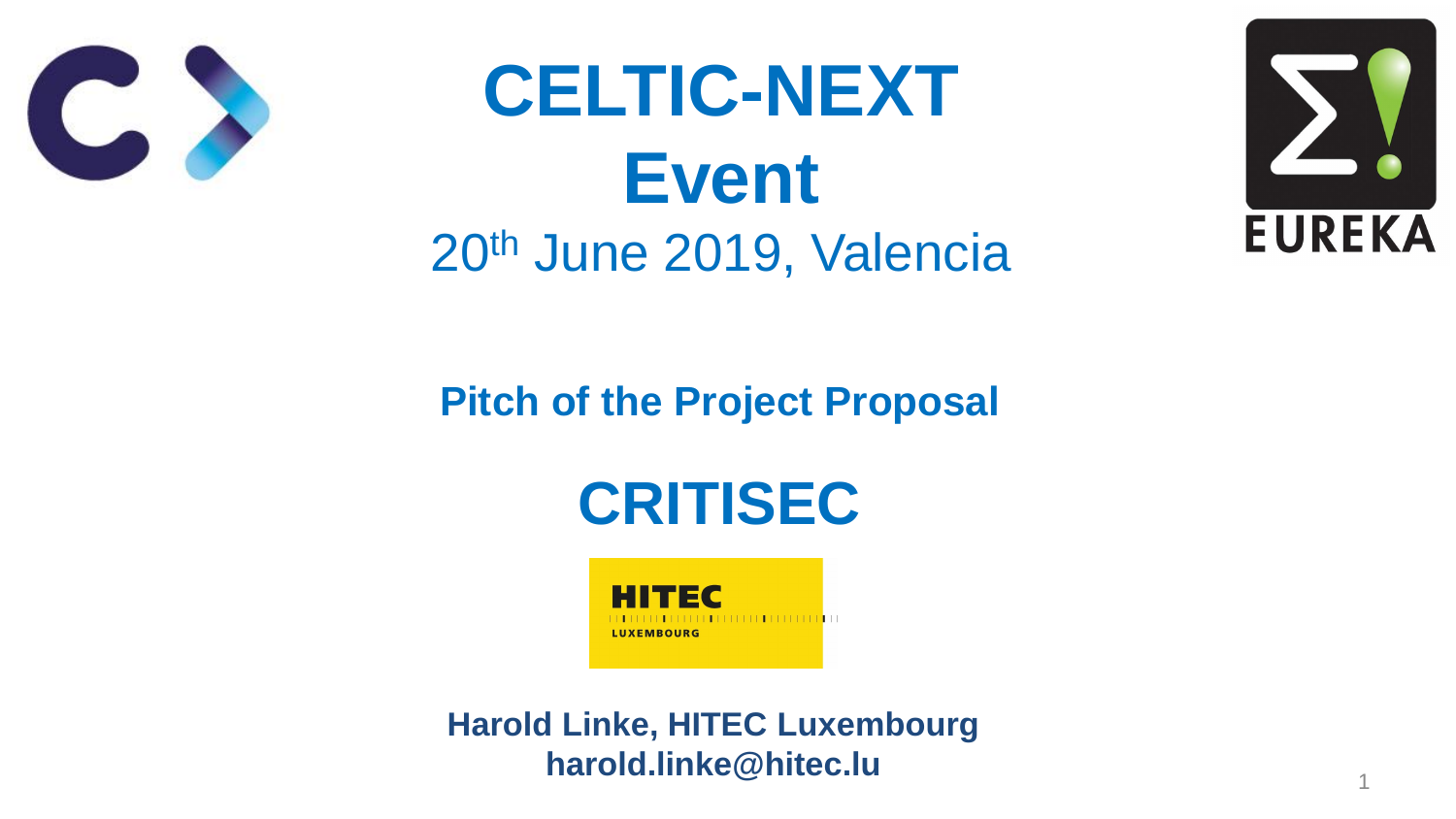



# • *Edge networks increasingly deployed close to critical infrastructure*

- *Attacks on critical infrastructure have high impact*
- 
- *Edge networks == attack vectors*
- *-> Need improved security solutions for Edge-Networks*

www.celticnext.eu CRITISEC – Harold Linke, HITEC Luxembourg, Harold.linke@hitec.lu

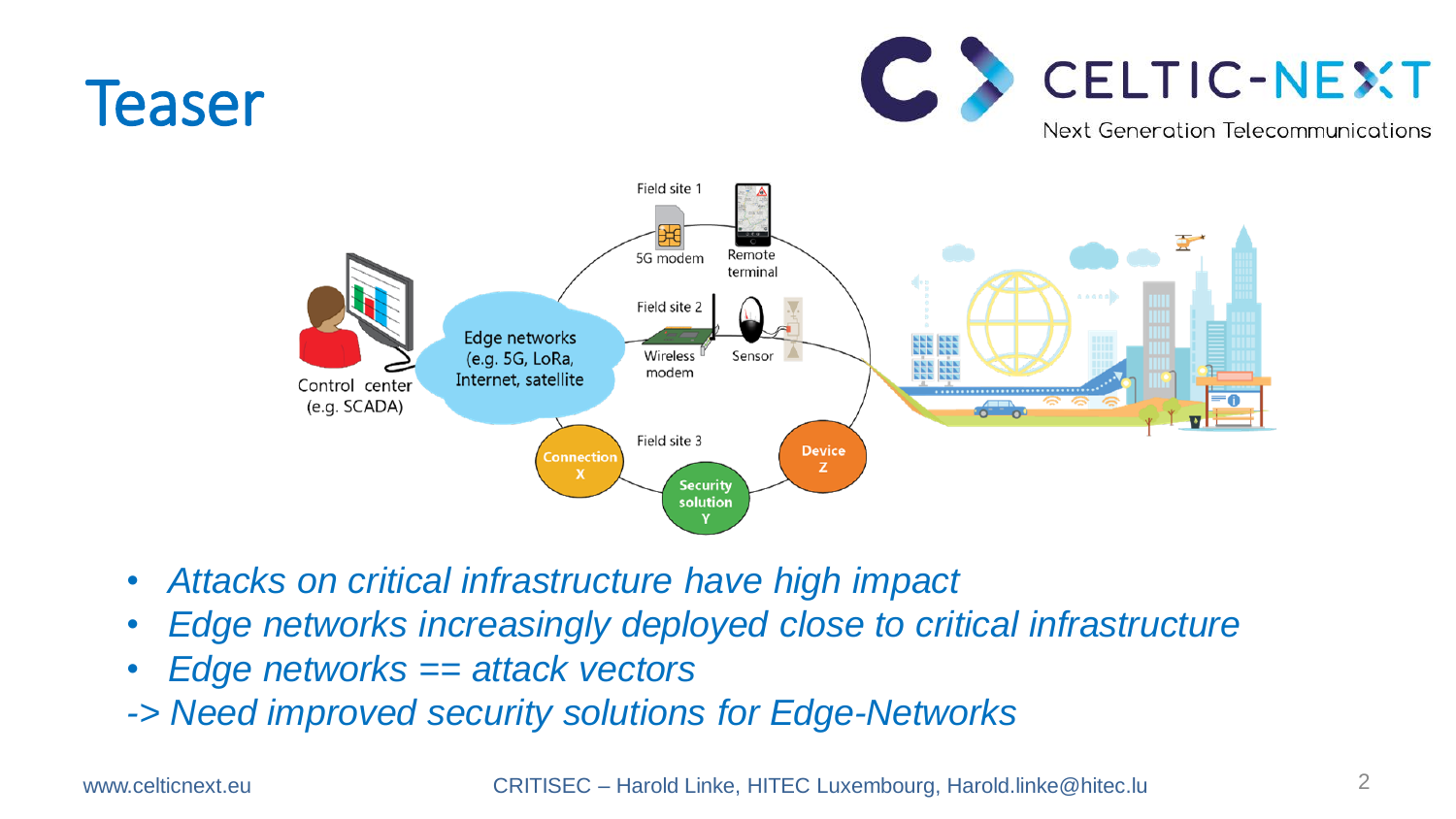### Organisation Profile







R<br>1808

www.hitec.lu = info@hitec.lu



www.celticnext.eu CRITISEC – Harold Linke, HITEC Luxembourg, Harold.linke@hitec.lu 3

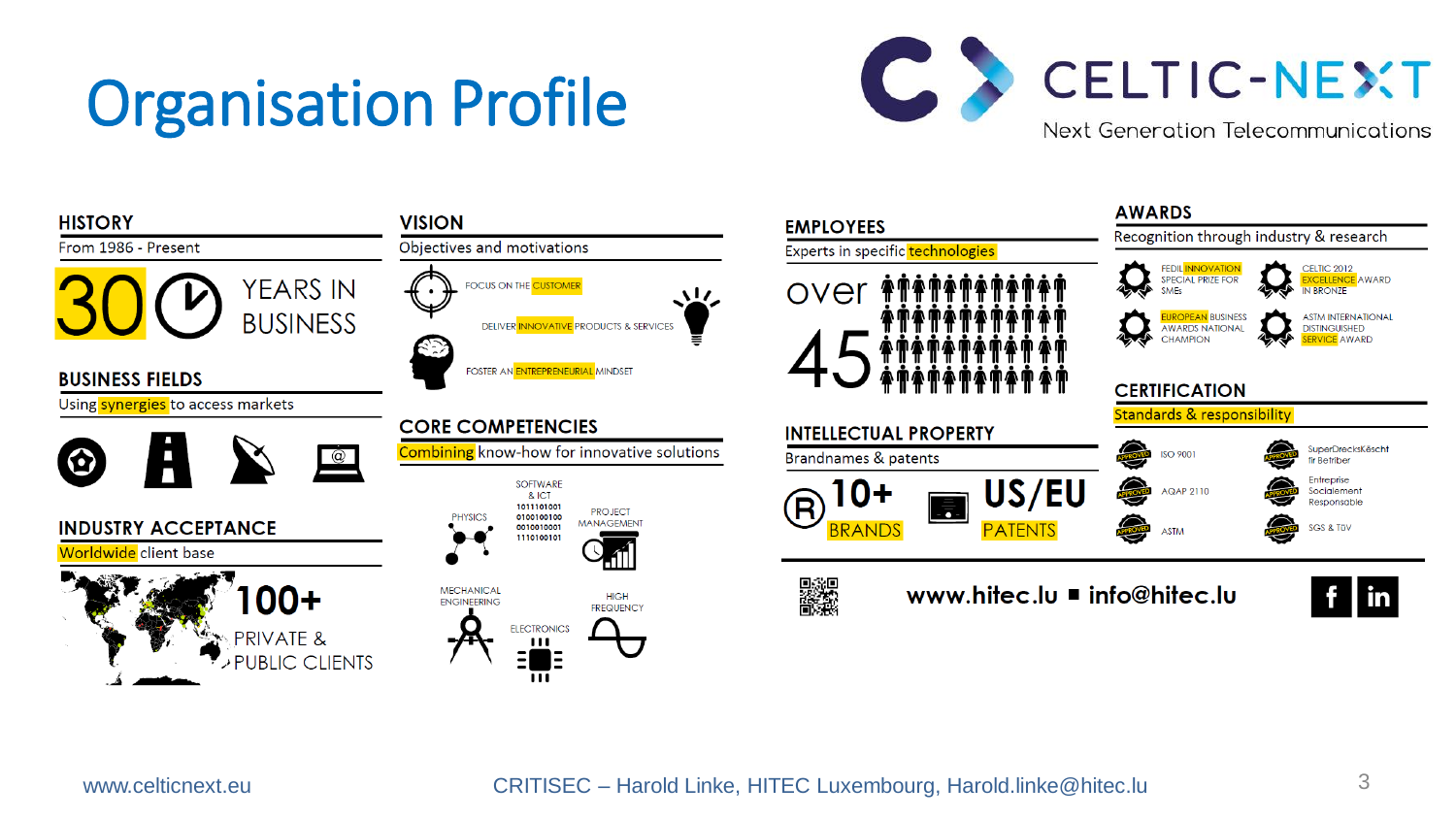### Proposal Introduction (1)



#### • **Increase security of IoT and cloud solutions connected to edge networks for critical**

- **Purpose**
	- **infrastructure**
- **Goal**
	- **Standardized security solutions**
	- **Determine best practice for secure use of "Edge-Networks"**
- **Research topics**
	- **AI for threat analysis, and mitigation strategies.**
	-
	- **open ledgers (blockchain) to confirm trustworthiness of sensor data in open networks.** • **End-to-end security and application isolation in open platforms.**
	- **Identity and Access Management for constrained devices**
	- **Secure end-to-end communication methods efficiently supporting large-scale deployments**
	-
- **Use Cases**
	- **IoT and distributed ledgers, Critical communication and Small IoT services**

www.celticnext.eu CRITISEC – Harold Linke, HITEC Luxembourg, Harold.linke@hitec.lu



• **Security Lifecycle Management, including secure firmware upgrade and management.**

### • **Energy distribution, Smart cities, IoT for Critical Logistics, Identity Management for IoT,**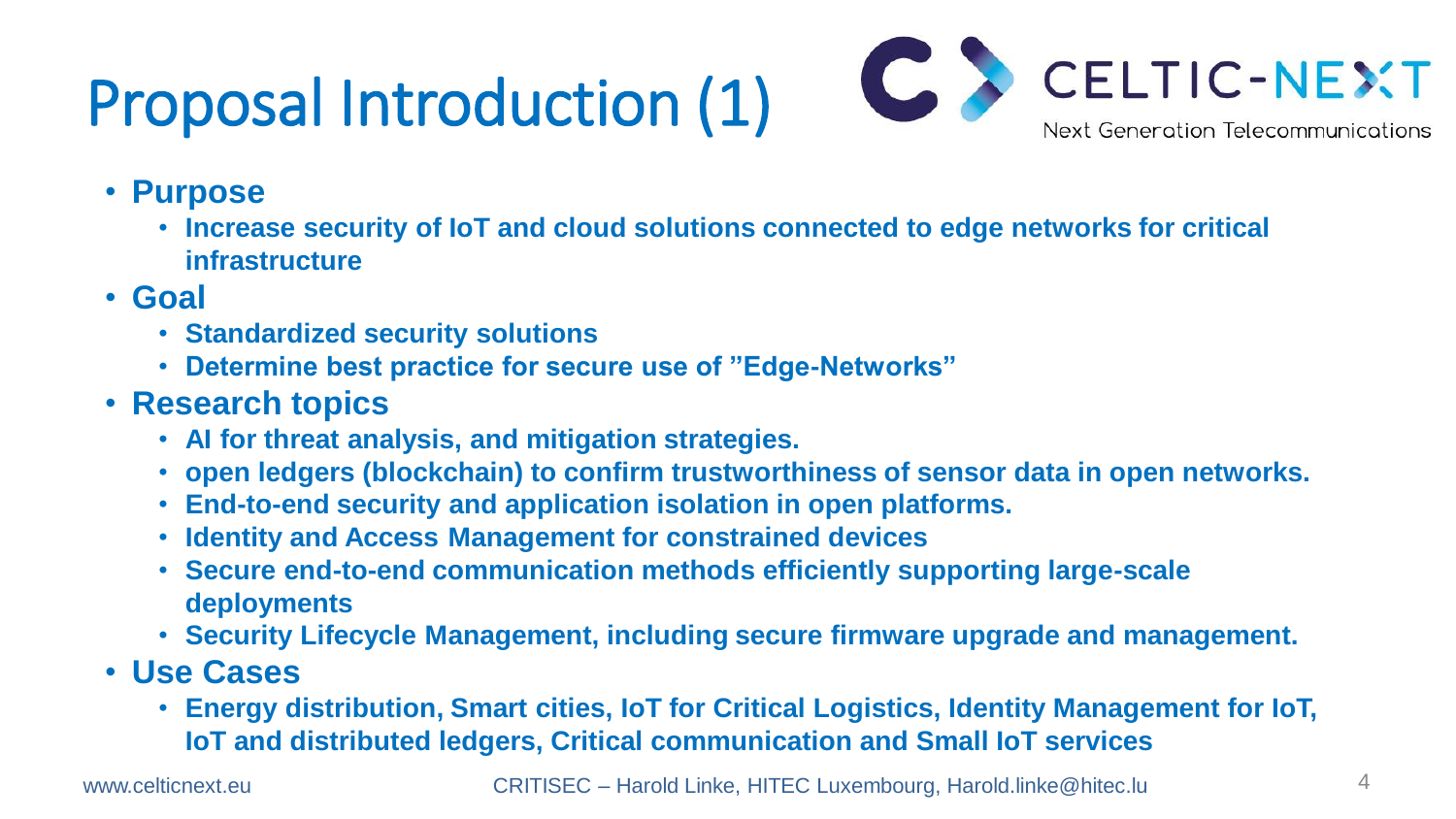## Proposal Introduction (2)

#### • **Expected results**

### • **Modular solutions for securing IoT use in critical infrastructure** • **Best practice on securely operating IoT in critical infrastructure**

www.celticnext.eu CRITISEC – Harold Linke, HITEC Luxembourg, Harold.linke@hitec.lu

- 
- 
- **Drive standardization to meet the specific needs of critical infrastructure**
- **Project start: Jan 2019 – Sweden and Luxembourg** • **Duration 36 Months**
- **Problem: Funding situation in Finland**

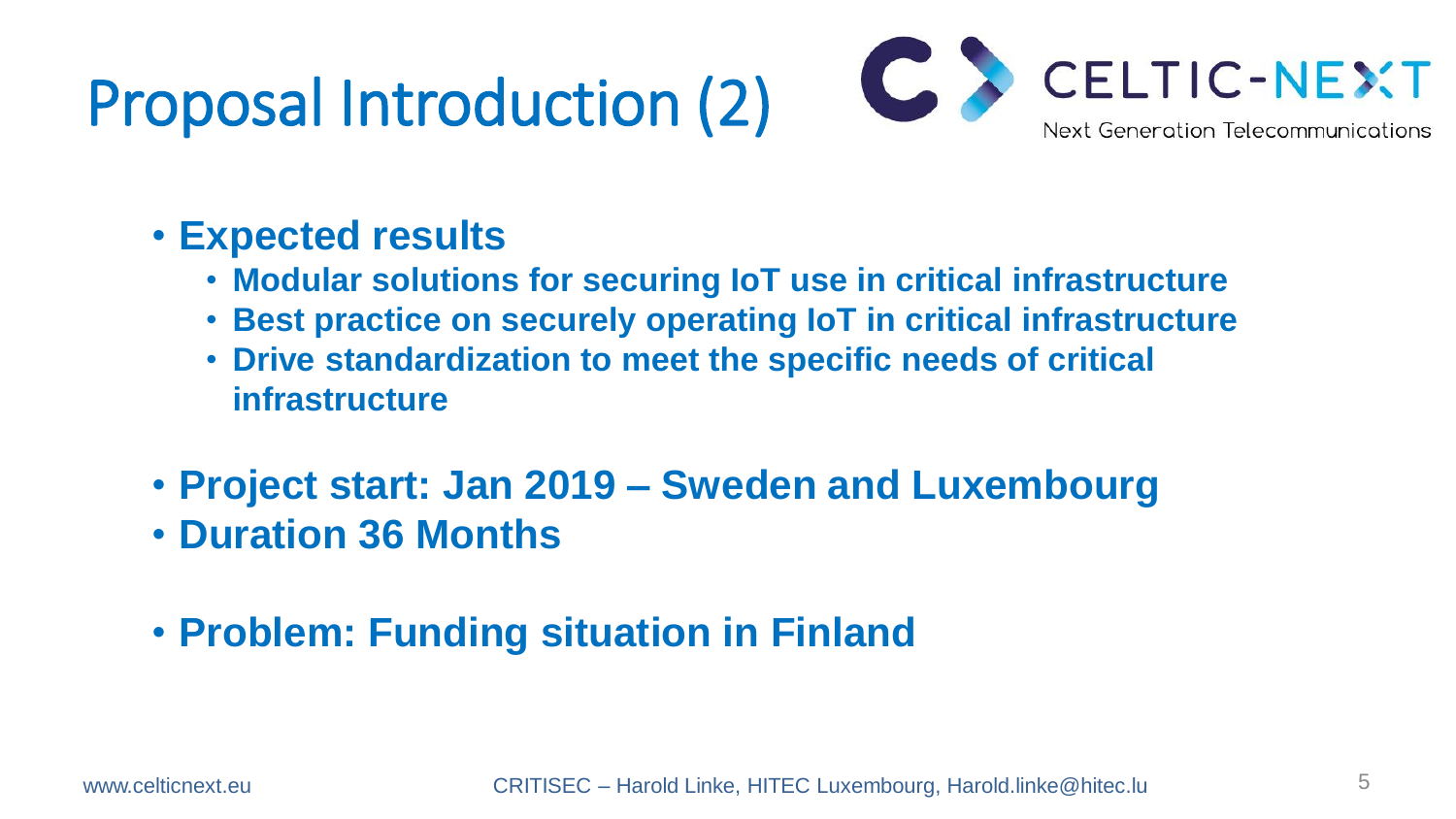### Partners











www.celticnext.eu CRITISEC – Harold Linke, HITEC Luxembourg, Harold.linke@hitec.lu 6











## **RL SONY #: TYRÉNS @ kraftringen**